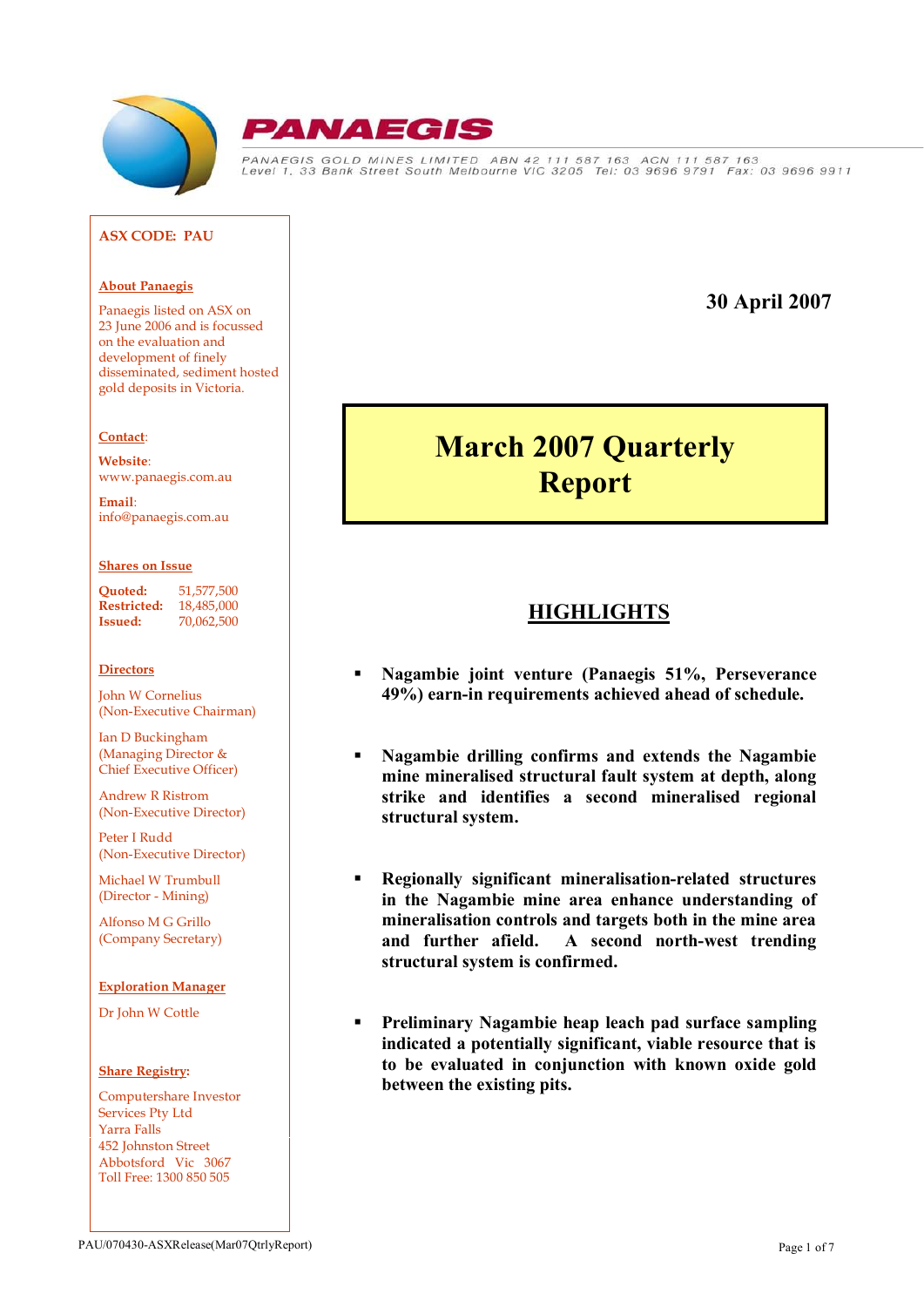# **EXPLORATION**

## **NAGAMBIE JOINT VENTURE AREA – 261 km<sup>2</sup> (Panaegis 51%)**

Panaegis has completed the 'Earn-In' requirements for its 51% interest in the Nagambie joint venture three months ahead of schedule. This reflects the company's commitment to efficient, effective, and timely attention to its exploration activities.

## **Nagambie Gold Mine – MIN5412**

By March 2007 Panaegis had completed 24 holes of combined reverse circulation (RC) pre-collars and diamond cored tails, this with a further 2 holes completed since the end of the quarter with locations for all holes shown in Figure 1.



**Figure 1: Drill Hole Plan – Nagambie Gold Mine**

All holes were completed in basement sedimentary rocks and continue to encounter finely disseminated gold mineralisation of varying grades and widths within pyrite and arsenopyrite. In several holes there was mineralisation within stibnite veins. The gold and stibnite is associated with a major structural fault system now delineated over a continuous distance of 1,700 metres. Panaegis has also identified a further major north-west oriented system that intersects the main north-east structural fault system. This second main trend holds significant implications for enhanced definition and delineation of mineralisation at the Nagambie Mine, its extensions at depth and along strike, and for repeat mineralised bodies regionally in the vicinity of Nagambie.

The receipt of much of the previously back-logged base metal assays, eg: Antimony (Sb) shows a number of higher grade zones in excess of  $3g/t$  gold (in NRP 02, NRP 18, NRP 19, and NRP 22), while the number of intercepts greater than 1g/t gold demonstrates the existence of a wide and consistent mineralisation system with downhole intercept lengths often ranging from 10 to 15 metres and beyond. Within these intercepts, noncontiguous 1 metre intervals yield assays exceeding 5g/t gold. The 24m interval yielding 1 g/t Au shown for NRP 26 is in the oxide zone and also confirms the continuation of the oxide mineralisation to the west of the West Pit. We detail these results in Table 1.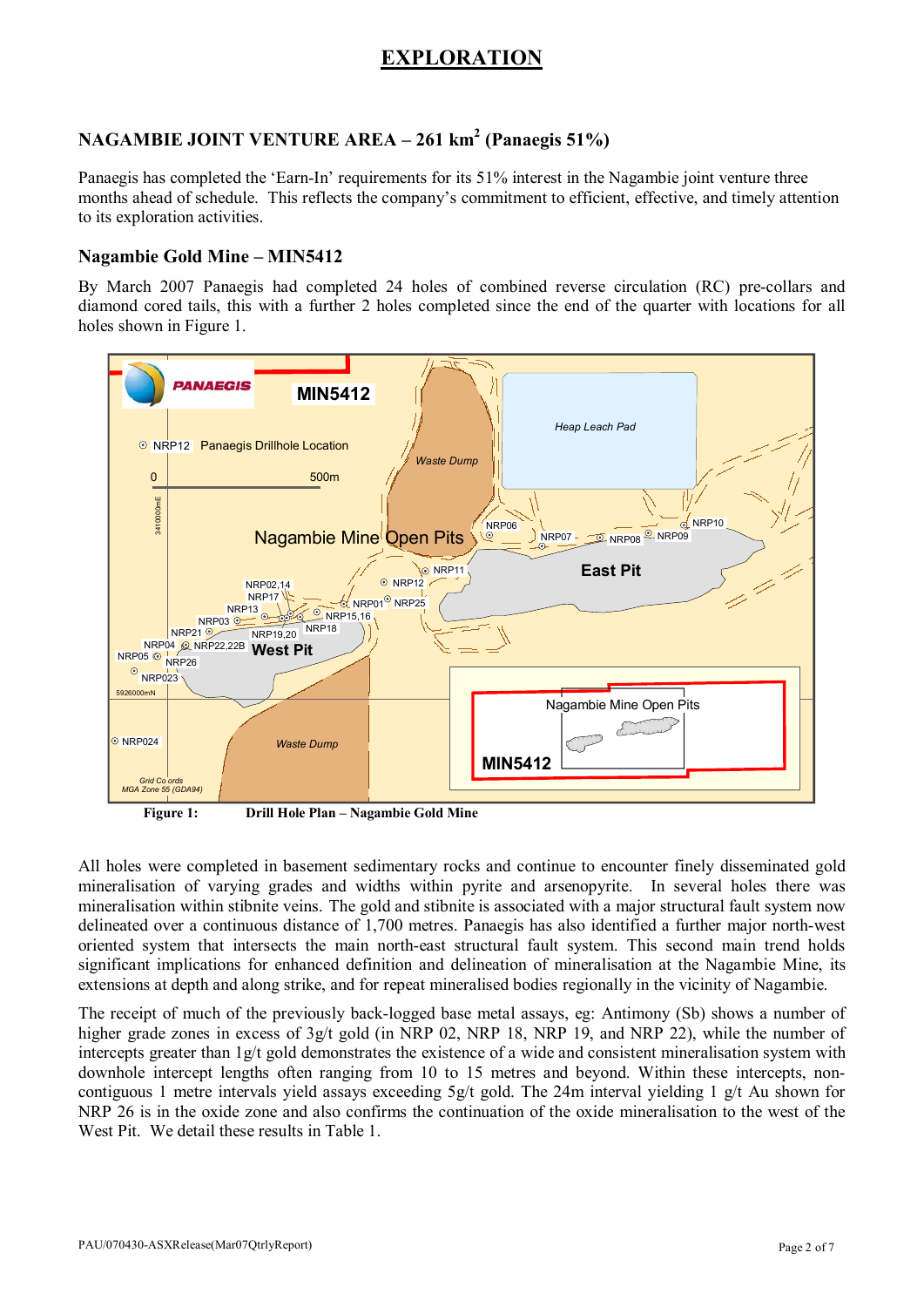|                            |          |       | <b>Assay Results</b> |                |                    |
|----------------------------|----------|-------|----------------------|----------------|--------------------|
| Hole ID                    | From (m) | To(m) | Length (m)           | Au $g/t$       | S <sub>b</sub> ppm |
| <b>Previously Reported</b> |          |       |                      |                |                    |
| <b>NRP 01</b>              | 113.0    | 118.0 | 5.0                  | 2.2            | 97                 |
| <b>NRP 02</b>              | 98.0     | 104.0 | 6.0                  | 1.2            | $0.2\,\%$          |
|                            | 110.0    | 136.7 | 26.7                 | 5.0            | 8.8%               |
| <b>Including</b>           |          |       |                      |                |                    |
|                            | 110.0    | 117.0 | 7.0                  | 7.7            | 13.8%              |
|                            | 122.1    | 132.8 | 10.7                 | 6.1            | 10.6%              |
|                            | 134.0    | 136.7 | 2.7                  | 0.7            | 2.5 %              |
|                            |          |       |                      |                |                    |
| <b>NRP 03</b>              | 152.8    | 159.0 | 6.2                  | 1.8            | 4                  |
| <b>NRP 11</b>              | 78.0     | 96.0  | 18.0                 | 1.8            | 18                 |
| Dec 2006 Quarter           |          |       |                      |                |                    |
| <b>NRP 14</b>              | 156.0    | 160.0 | 4.0                  | 2.5            | 32                 |
|                            | 169.6    | 182.5 | 12.9                 | 1.7            | 16                 |
| <b>NRP 16</b>              | 125.0    | 133.0 | 8.0                  | 1.6            | 30                 |
| <b>NRP 17</b>              | 104.0    | 119.0 | 15.0                 | 1.8            | 24                 |
|                            | 125.0    | 135.0 | 10.0                 | 2.2            | 11                 |
| <b>NRP 18</b>              | 110.0    | 134.0 | 24.0                 | 2.4            | <b>DTF</b>         |
| <b>Including</b>           |          |       |                      |                |                    |
|                            | 110.0    | 122.0 | 12.0                 | 3.6            | <b>DTF</b>         |
|                            | 131.0    | 134.0 | 3.0                  | 2.4            | <b>DTF</b>         |
|                            |          |       |                      |                |                    |
| <b>NRP 19</b>              | 48.0     | 56.2  | 8.2                  | 3.6            | 140                |
|                            | 128.0    | 132.0 | 4.0                  | 3.1            | <b>DTF</b>         |
|                            | 146.0    | 157.0 | 11.0                 | 1.7            | <b>DTF</b>         |
| <b>NRP 20</b>              | 107.0    | 116.0 | 9.0                  | 1.6            | 1591               |
|                            | 133.0    | 140.4 | 7.4                  | 1.7            | 35                 |
| <b>NRP 21</b>              | 141.5    | 147.5 | 6.0                  | 1.3            | 347                |
|                            | 153.0    | 163.0 | 10.0                 | 1.6            | 872                |
|                            | 187.0    | 190.0 | 3.0                  | 1.5            | 52                 |
|                            | 201.0    | 211.0 | 10.0                 | 1.3            | 935                |
|                            | 225.0    | 234.0 | 9.0                  | $1.0\,$        | 309                |
|                            | 236.0    | 240.0 | 4.0                  | 1.2            | 42                 |
|                            |          |       |                      |                |                    |
| Mar 2007 Quarter           | 112.5    |       |                      |                |                    |
| <b>NRP 22</b>              | 135.0    | 117.0 | 4.5<br>$14.0\,$      | 1.8<br>$1.4\,$ | 455<br>27          |
|                            |          | 149.0 |                      |                |                    |
| <b>Including</b>           |          |       |                      |                |                    |
|                            | 135.0    | 137.0 | 2.0                  | 3.3            | 124                |
|                            | 141.0    | 146.0 | 5.0                  | 1.7            | <b>DTF</b>         |
|                            |          |       |                      |                |                    |
| NRP <sub>22B</sub>         | 112.0    | 122.0 | 10.0                 | 1.1            | 61                 |
| <b>Including</b>           |          |       |                      |                |                    |
|                            | 116.0    | 119.0 | 3.0                  | 1.6            | 52                 |
| NRP <sub>22B</sub>         | 130.0    | 138.0 | $8.0\,$              | $1.0\,$        | 136                |
|                            | 141.0    | 144.0 | 3.0                  | 1.7            | 47                 |
| <b>NRP 25</b>              | 112.0    | 115.0 | 3.0                  | 2.4            | <b>DTF</b>         |
|                            | 132.0    | 139.0 | 7.0                  | 2.6            | <b>DTF</b>         |
| <b>NRP 26</b>              | 62.0     | 86.0  | 24.0                 | 1.0            | <b>DTF</b>         |
| <b>Including</b>           |          |       |                      |                |                    |
|                            | 74.0     | 80.0  | 6.0                  | 2.2            | DTF                |
|                            |          |       |                      |                |                    |
|                            |          |       |                      |                |                    |

|  | * Assays received 27 April 2007. |  |  |
|--|----------------------------------|--|--|

Plans for further along strike drilling, beyond the overall 1,700 metre length of the two existing pits, are being developed, along with targeting still deeper segments of the mineralised fault system in the vicinity of the mine pits. These plans are being developed in conjunction with, and based on, a full re-interpretation of the Nagambie Mine based on all the data generated previously and assay returns received to date.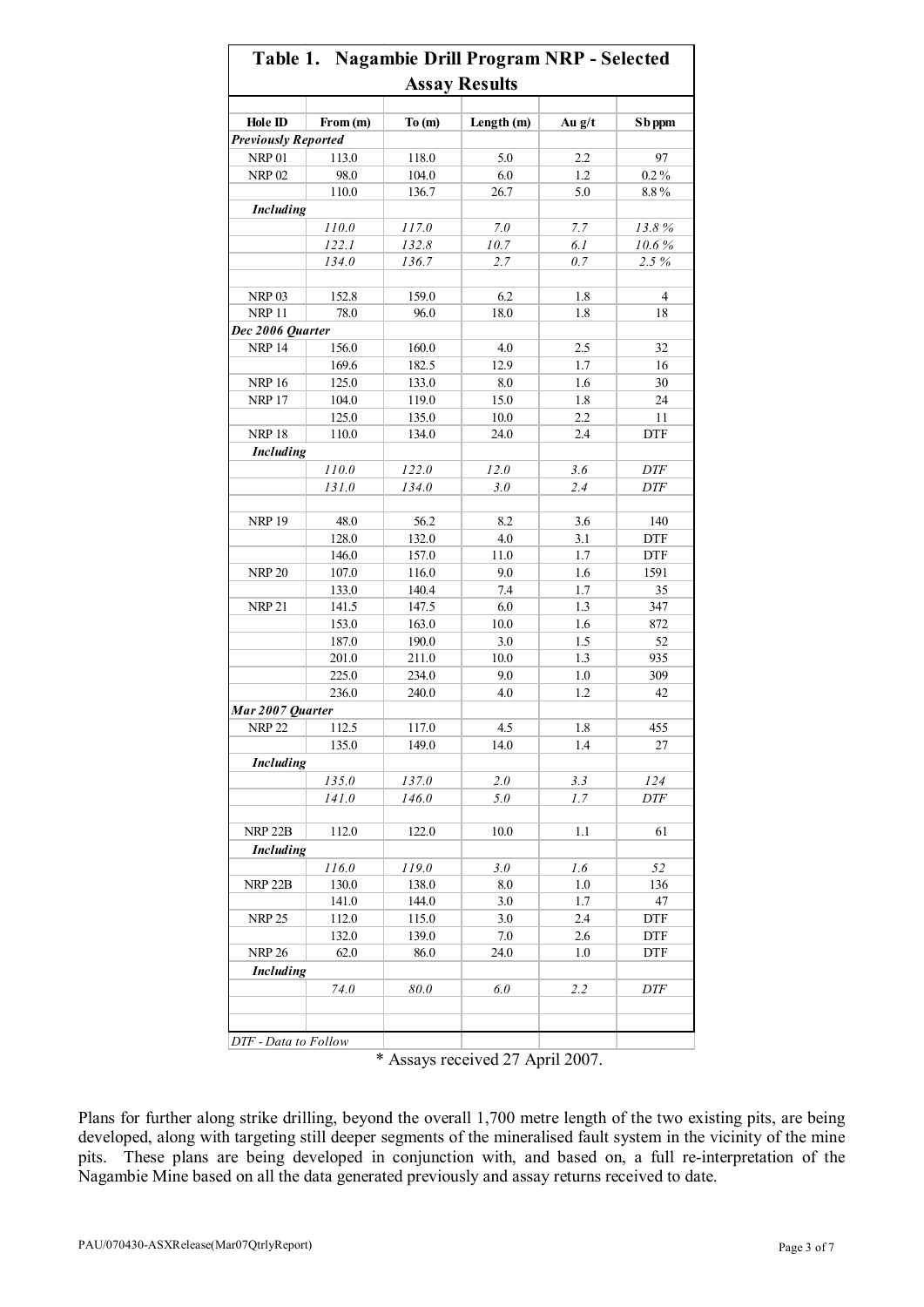## **Nagambie Regional Exploration**

The major regional north-west structural system identified as contributing significantly to mineralisation tenor and volume in the Nagambie mine is also interpreted as the focus of the soil anomalies identified in regional exploration around the mine. These north-west structures at the coincidence of anomalous corridors and gentle regional highs provide significant further encouragement for repetitions of the Nagambie Mine system below the alluvial cover of the region.

To protect the company's land position in the area an application has been made for a large exploration tenement (EL5049) adjoining the joint venture acreage to the west. We detail this in Fig 2. along with interpreted structural corridors.



**Figure 2: Anomalous Corridors - Nagambie Mine strike extensions, southern repetition and extensions**

The second anomalous corridor lying to the south and sub-parallel to the Nagambie gold mine corridor suggests even more strongly the influence of the north-west structural system.

## **Nagambie Mine Heap Leach Pad Sampling**

Subsequent to Quarter's end Panaegis carried out a surface sampling of the Nagambie heap leach pad which it is estimated to contain approximately 5 million tonnes of both crushed and run-of-mine ore.

A total of 236 samples were taken at 25 m spacings covering the great majority of the surface of the heap. The bulk of assay returns were in the range 0.2 to 1.0 g/t gold with 13 samples of run-of-mine material returning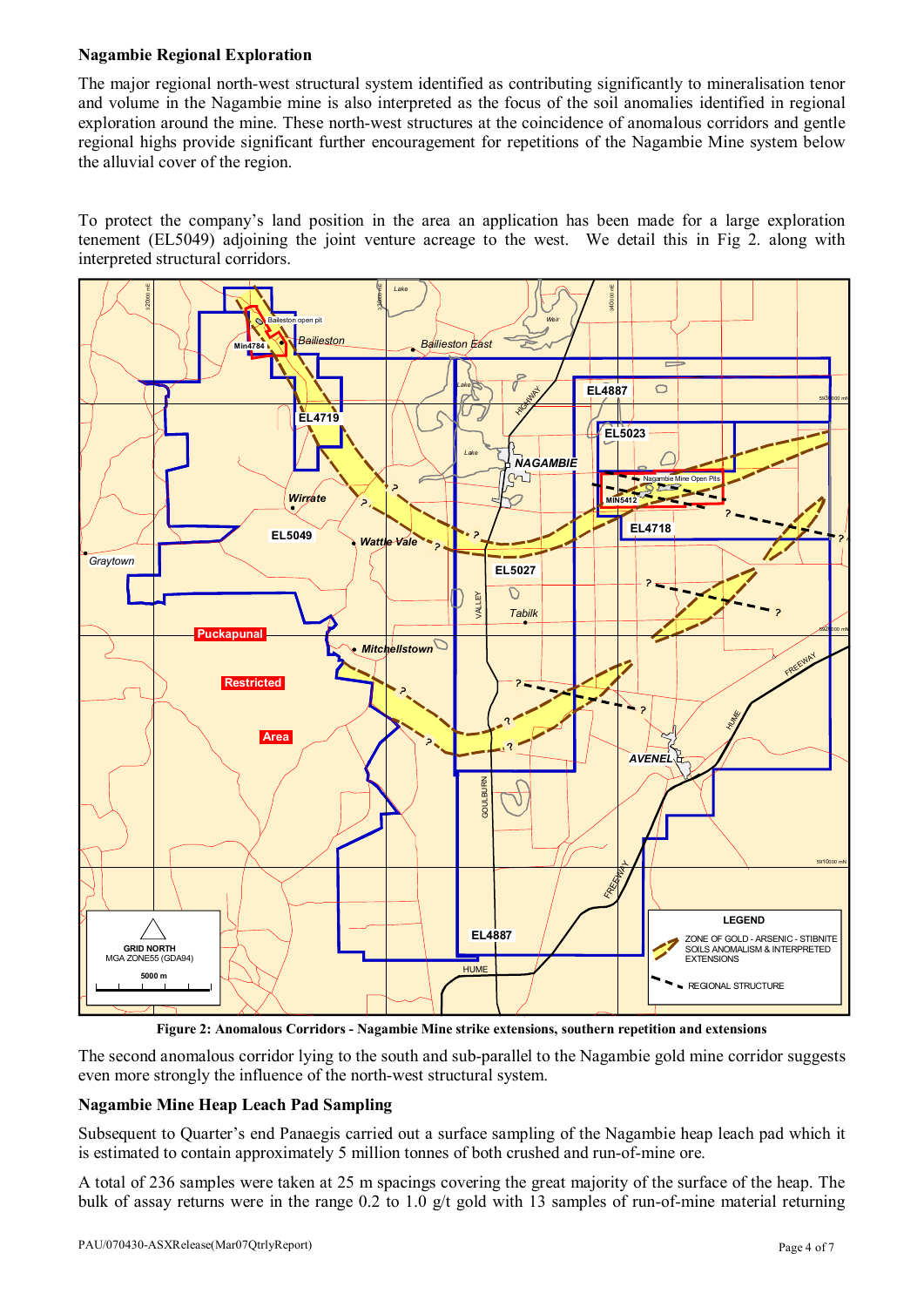grades between 1.0 and 2.6 g/t gold. The average grade of samples above a cut-off 0.2 g/t gold was calculated as 0.56 g/t gold.

Although this surface sampling can only give a preliminary indication of an overall grade for the remaining material, the initial results, given the present day gold price and current processing technologies, show considerable promise in terms of a potentially viable future resource. The joint venture is targeting at least 50,000 in-situ ounces of gold.

#### **Redcastle EL3316 & EL4594 (Panaegis 100%)**

All data and results from the two phases of preliminary scout drilling collected and received during the previous quarter are currently being reviewed and analysed.

Drilling yielded some promising results including 10m @ 2.5g/t gold at Mullocky, and 20m @ 0.9g/t gold Mitchell's prospect, such that these and all other results for the Redcastle tenements are being incorporated into a comprehensive interpretation of the identified mineralisation and its potential to lead to discovery of a significant extractable resource.

#### **Taradale EL4894, EL4527 & EL4895 (Panaegis 100%)**

Samples of intervals of pyritic shales in the core of the two holes drilled at Taradale (see Figure 3) were taken and sent for assaying. While the pyrite development within the intervals indicated the impact of mineralising fluids, no gold was returned in the samples.

All Taradale results will be reviewed and a drilling program planned to test the anomalous soils geochemistry in the Leviathan-Phoenix zone shown in Figure 3.



**Figure 3: Schematic Plan of anomalous soils geochemistry – Leviathan – Phoenix Zone**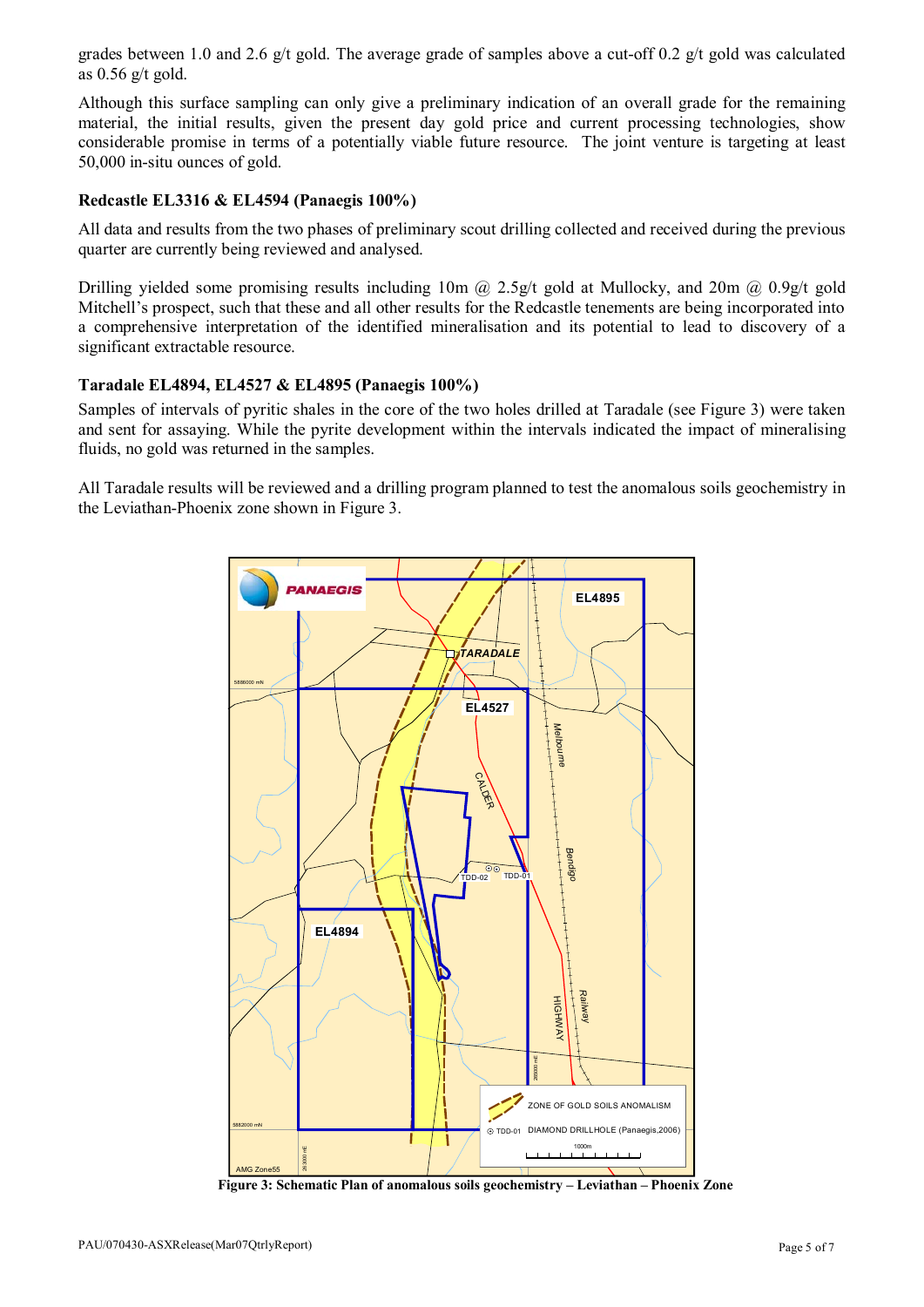## **Piggoreet - EL4994 (Panaegis 100%)**

The Piggoreet project area covers an area of 2  $km<sup>2</sup>$  and is located approximately 35 kilometres southwest of Ballarat near the township of Scarsdale. Drilling of three holes in the Port Arthur mine area of the property to depths from 60 to 100 metres all recorded significant intervals of pyritic black shales. All holes intersected the position of the targeted reef, at vertical depths ranging from 55 m to 80 m, but either broke into back-filled stopes or development drives (see Figure 4 for pierce point locations). A fourth hole in progress is designed to intercept the target reef below the existing workings and at a vertical depth of around 100 m.



**Figure 4: Schematic Section Port Arthur Mine, Piggoreet.**

All sample assay returns for the above holes are yet to be received.

## **Other Tenements**

Of 36 rock chip samples from the Black Squalls prospect in the Heathcote (EL4941) project, 3 returned better than 3 g/t gold, 2 returned 2 g/t gold, 1 returned 15 g/t gold, and 1 returned 57 g/t gold. These results are encouraging and the dimensions of the host structure is being interpreted. Planning for follow-up sampling investigations is in progress.

Panaegis has also applied for inclusion within its surrounding Heathcote tenement of the expired Mining Licences related to the Hird's Mine.

The Howqua (EL3424 and MIN5420) tenements were worked during the quarter to review the better outcropping geology following bushfires that burnt out much of the undergrowth. Two of the collected rock chip samples taken in the vicinity of the Great Rand Mine returned assays of 13 g/t and 6 g/t gold.

All approvals are all in place for the commencement of planned roadside drilling at the Nine Mile Mine within Panaegis' Wedderburn (EL4721) tenement. This drilling is intended to test the location, width, and grade of the previously mined structure, and ultimately determine the dimensions of any potential future resource.

## **New Applications**

The Mitchellstown (EL5049) tenement application covers an area of 236  $km<sup>2</sup>$  and is located to the west of Panaegis' current Nagambie region tenements and extends up to the Puckapunyal Army Reserve boundary. In addition, Panaegis has applied for the inclusion (within its Heathcote tenement) of the Hird's Mine related expired Mineral Licences that its Heathcote (EL4941) tenement surrounds. Panaegis' current tenements and application areas are shown in Figure 5 below.